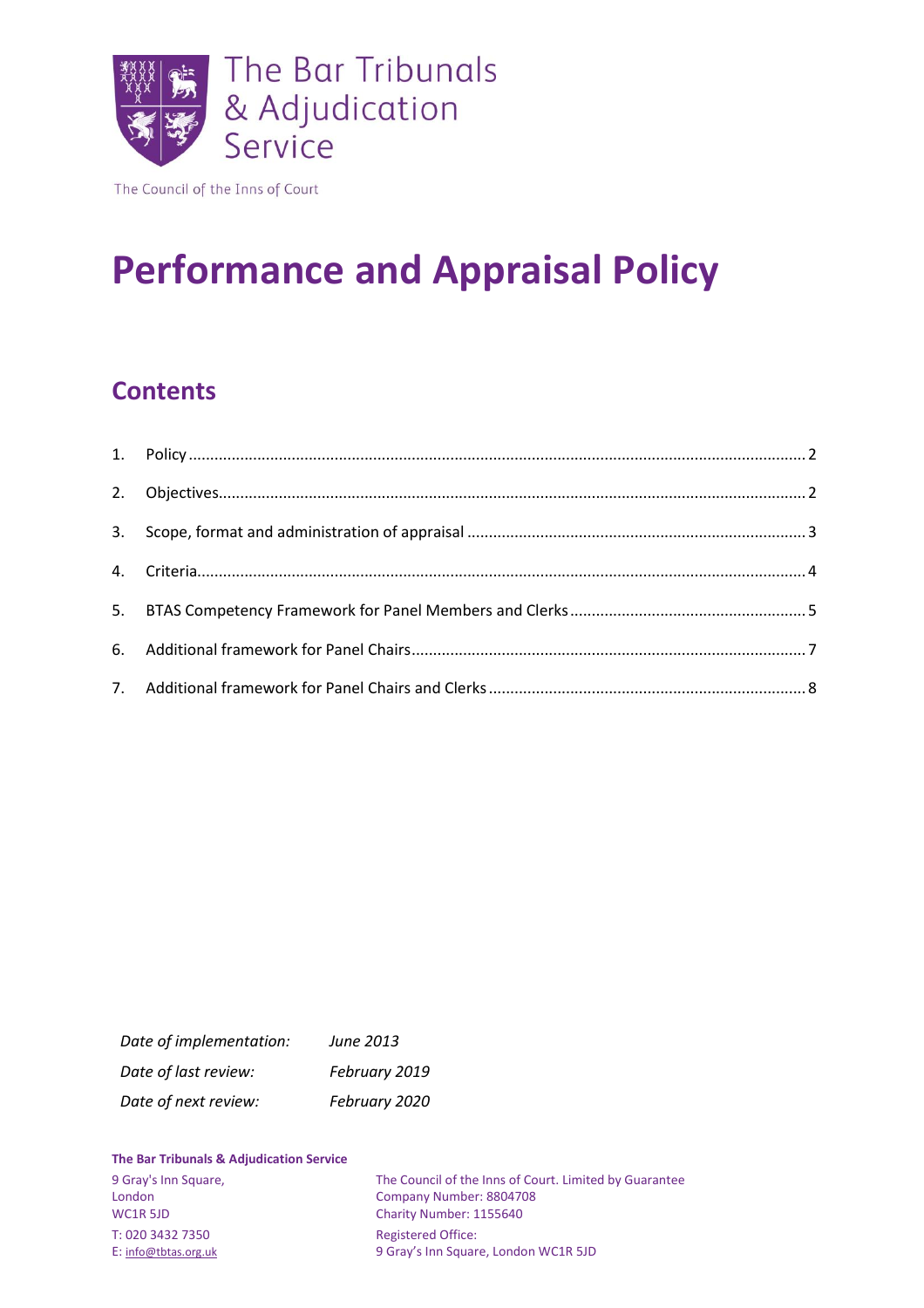#### <span id="page-1-0"></span>**1. Policy**

Appraisal is a common feature of many working environments where it is used as an element in the measurement of effective performance. The Bar Tribunals and Adjudication Service (BTAS) wishes to establish a positive culture of advancement through assessment and feedback. It believes that all Disciplinary Tribunal (DT) members including those who act as Clerks to the tribunal, should participate in regular and continuous review of their performance while sitting.

The Bar Tribunals and Adjudication Service is committed to the principle of continuous personal development. It seeks to maintain Active Competence; where the BTAS is responsible for assuring the continued competence and actively promote and provide training.

The aim is to enable a performance and appraisal process that is constructive and evidencebased.

It is possible that members and clerks will sit on conduct or disciplinary committees or tribunals elsewhere within the professional regulation and / or administrative justice jurisdictions. They may expect to be appraised in each of those they are a member of.

#### <span id="page-1-1"></span>**2. Objectives**

This policy forms part of a suite of policies and procedures for the recruitment and retention of Disciplinary Tribunal members and Clerks. Together with the Appointments Protocol, Recruitment & Selection Policy and the Equality and Diversity Policy, this policy provides consistency of practice, procedure, standards, documentation and vocabulary.

The performance and appraisal scheme will be expressed with clear and specific objectives that identify the needs of our disciplinary jurisdiction and the individuals who sit or serve within it. The objectives must address the need to:

- Maintain public and professional confidence in tribunal panel and conduct committee performance as a result of regular monitoring;
- Maintain standards and consistency of practice;
- Ensure individuals demonstrate the appropriate qualities and abilities for effective performance in their role;
- Identify individual training and development needs;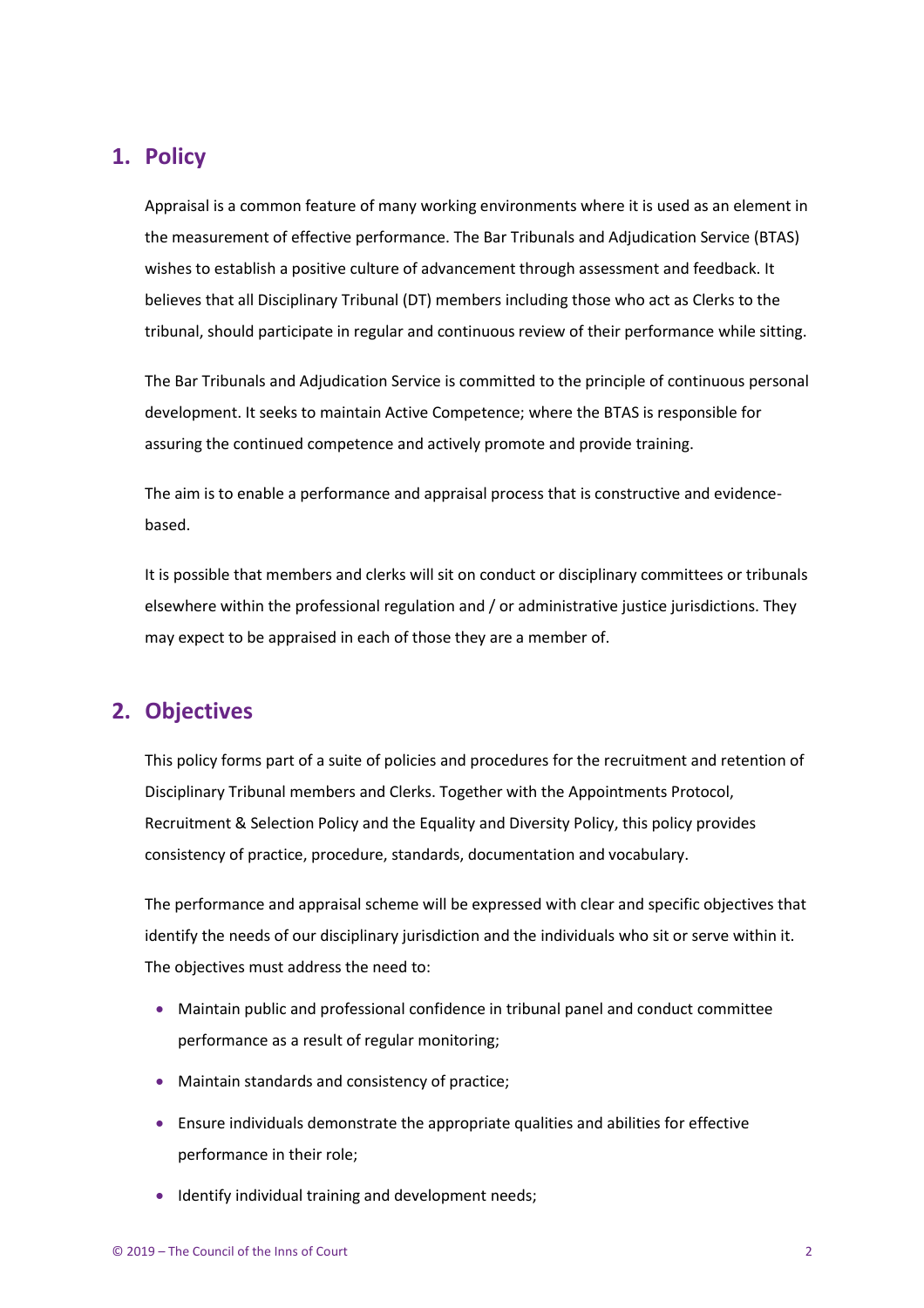- Provide training programmes informed by the identification of particular needs; and
- Create opportunities for individuals to raise issues relating to procedures, training and their sitting experience.

The performance and appraisal scheme will adhere to some fundamental principles and ensure:

- That the appraisal is constructive and evidence-based;
- Openness and transparency, fairness and consensus;
- The maintenance of independence and of confidentiality;
- That timely support is provided for DT members and Clerks in the development of skills necessary for the performance of their role; and
- Where through appraisal and support the performance remains below the expected standard, that the provisions within the Appointments Protocol shall be implemented to terminate office.

In due course, periodic independent evaluation of the performance and appraisal scheme and its operation will be undertaken to ensure that the scheme is meeting these objectives.

#### <span id="page-2-0"></span>**3. Scope, format and administration of appraisal**

The performance and appraisal policy will be comprehensive and apply to all Disciplinary Tribunal panel members and Clerks, irrespective of their professional background.

The performance and appraisal of those members who chair a Disciplinary Tribunal panel will also include additional aspects relevant to this role, for example leadership and management skills.

At the completion of every Tribunal (or other Hearing), each member and clerk of the Disciplinary Tribunal Panel convened to hear the case is required to complete and a two-part appraisal exercise:

• The first part is an opportunity for the member or clerk to reflect on and then assess their own performance at the Tribunal.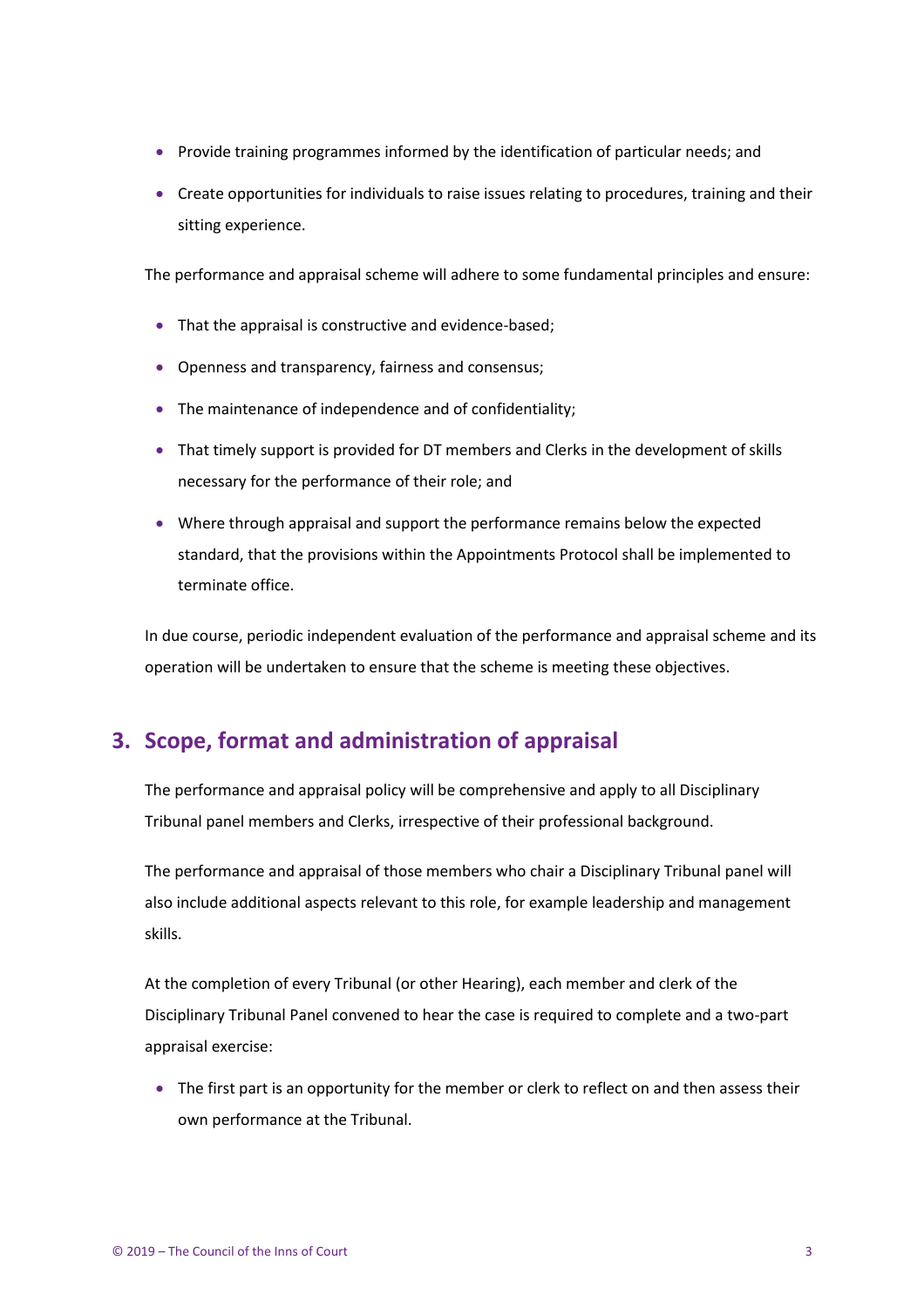• The second part is an assessment of the performance of others – Panel Members shall assess all other members of the convened Panel, additionally the Chair of the Panel will assess the clerk.

An appraisal form detailing these assessments must be completed and submitted electronically to BTAS no later than 10 working days after the date of the completion of the Hearing.

The appraisal forms will be monitored by the BTAS Registrar as they are received, and the Chair of the Disciplinary Tribunal Service alerted to any specific concerns. On an annual basis a review will be conducted of each Disciplinary Tribunal members' and clerks' appraisals (by themselves and by others) to identify common themes. A summary of this will be produced and sent to the member or clerk for their own information and development. This summary will not disclose the identity of those who submitted assessments of the member or clerk in question to promote greater openness and frankness by all involved in the process. The Registrar will conduct the annual review of barrister and lay members and clerks, and the Chair of the Disciplinary Tribunal Service will review those for Chairs of Panels (at which time s/he will also review a sample of the Chair's recent judgments).

If at any time any concerns are identified regarding a Tribunal Panel member or clerk, a face-toface meeting will be arranged with that individual and the Chair of the Disciplinary Tribunal Service to discuss development needs. Where appropriate, a programme of additional training or mentoring will be offered as remediation, to enable those that wish to remain on the Panel the opportunity to develop their skills as deemed necessary. Ultimately, should performance continue to remain unsatisfactory, then a recommendation will be made to the President of COIC to consider not offering a second term of office or, for the termination from office.

In all cases a satisfactory record of appraisal will be required for Panel Members and Clerks to be eligible for consideration for reappointment for a second term on the Panel.

#### <span id="page-3-0"></span>**4. Criteria**

The appraisal process takes the form of an evaluation of an individual's performance against defined core competences, in all cases providing an objective judgment as to the extent that a given competency has been demonstrated by the panel member or clerk.

The competences against which the performance of the individual is appraised will be in the following areas: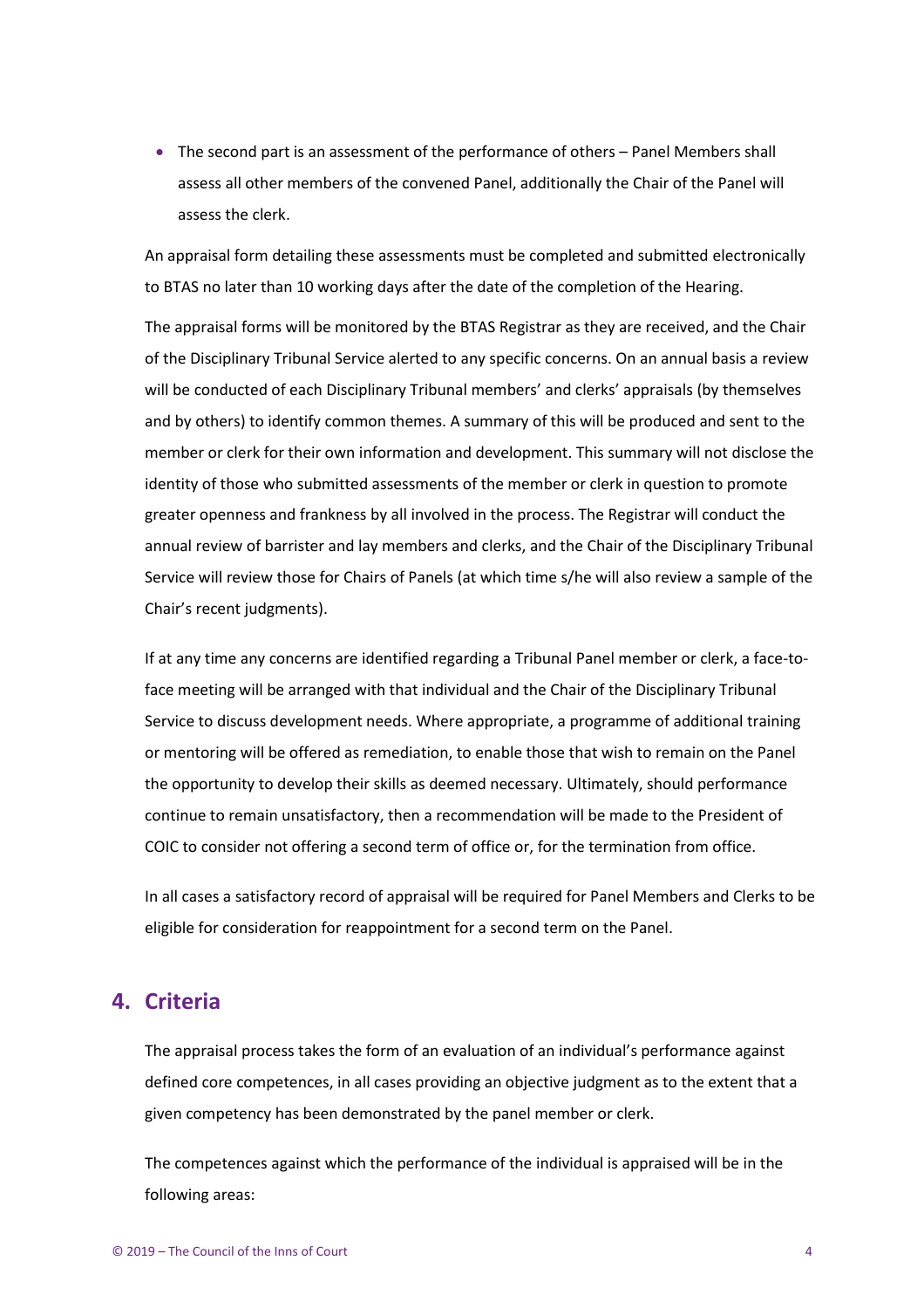- a. Working within a Legal Framework.
- b. Analysis and Decision-Making Skills.
- c. Collaborative and Communication Skills.
- d. Integrity and impartiality.

Chairs of Panels will also be appraised against competences in the following areas:

- e. Maintaining Effective Control of the Hearing.
- f. Additional Communication Skills.

Clerks and Chairs of Panels will also be appraised against competences in the following areas:

g. Drafting Skills.

To make the appraisal exercise effective but deliverable, judgments will be given using a numerical scoring system as follows:

- i. Requires significant improvement.
- ii. Requires some improvement.
- iii. Competency met.
- iv. High degree of ability demonstrated.
- N/A. Competency not able to be demonstrated.

A brief narrative explanation is required whenever a mark of 1 or 2 is awarded.

### <span id="page-4-0"></span>**5. BTAS Competency Framework for Panel Members and Clerks**

| <b>Core Competence</b> | <b>Performance Indicators</b>                                          |
|------------------------|------------------------------------------------------------------------|
| Working within a       | demonstrated an understanding of the legal framework, the<br>$\bullet$ |
| <b>Legal Framework</b> | legal tests to be applied and the rules of procedure                   |
|                        | demonstrated knowledge and understanding of the Code of<br>٠           |
|                        | Conduct and the Sentencing Guidance                                    |
|                        | demonstrated an understanding of the panel's function in<br>٠          |
|                        | relation to public protection, maintaining the public interest,        |
|                        | declaring and maintaining proper standards of conduct                  |

Framework for all tribunal panel members and clerks.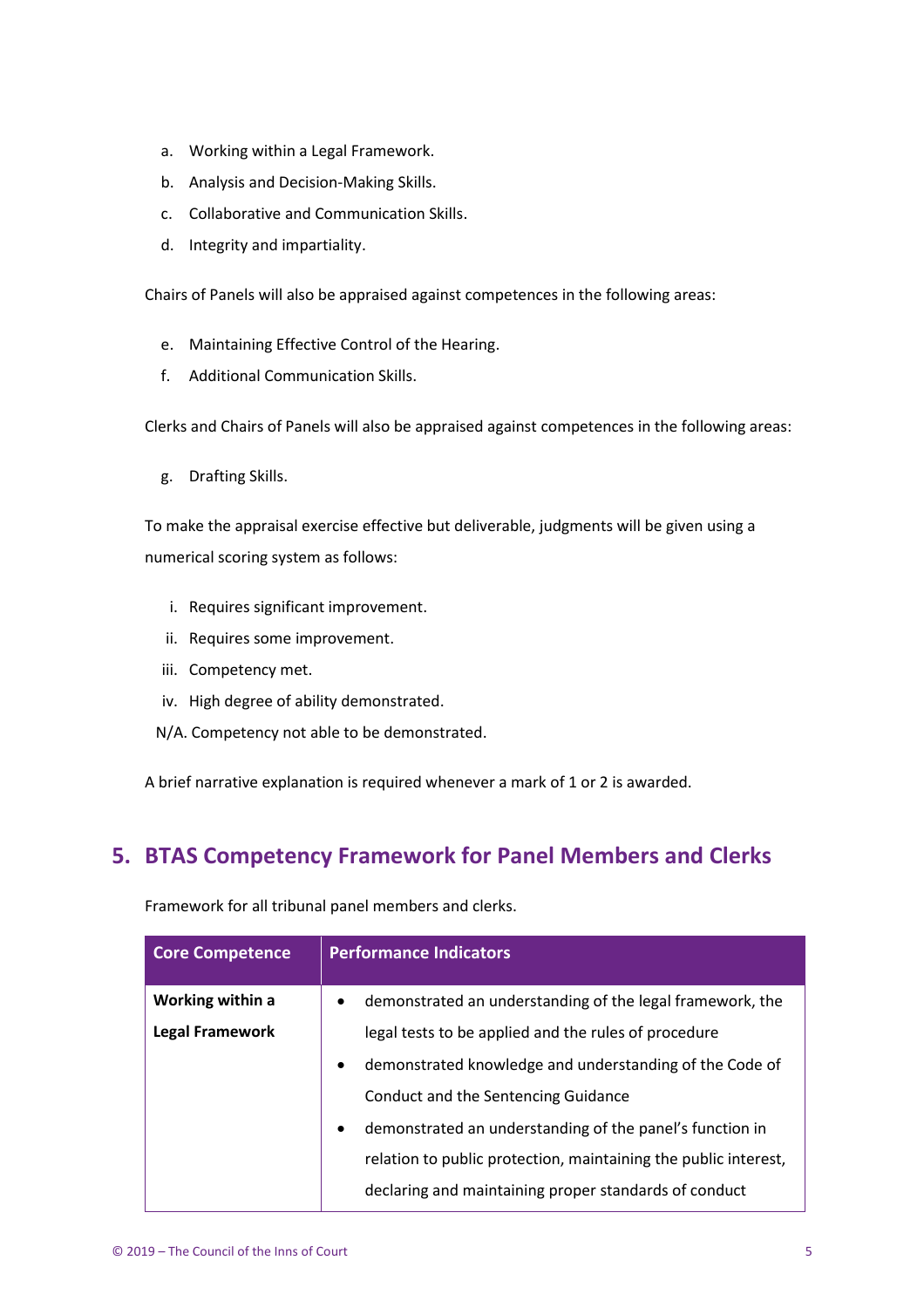| <b>Core Competence</b>                                | <b>Performance Indicators</b>                                                                                                                                                                                                                                                                                                                                                                                                                                                                                                                                                                                                                                                                                                                                                                                |
|-------------------------------------------------------|--------------------------------------------------------------------------------------------------------------------------------------------------------------------------------------------------------------------------------------------------------------------------------------------------------------------------------------------------------------------------------------------------------------------------------------------------------------------------------------------------------------------------------------------------------------------------------------------------------------------------------------------------------------------------------------------------------------------------------------------------------------------------------------------------------------|
|                                                       | balanced public protection and public interest against other<br>٠<br>issues appropriately                                                                                                                                                                                                                                                                                                                                                                                                                                                                                                                                                                                                                                                                                                                    |
| <b>Analysis and Decision-</b><br><b>Making Skills</b> | clear evidence of having read and understood the contents of<br>٠<br>the file<br>demonstrated the ability to analyse large volumes of written,<br>complex material<br>understood the evidence presented<br>able to make an objective assessment of the evidence and<br>identify key issues<br>able to express their thinking in a clear, logical and balanced<br>way, identifying relevant points from both parties and using<br>the evidence in a fair and balanced way<br>actively and constructively participated in discussion and<br>structured decision-making having regard for the legal test,<br>proportionality, the Code of Conduct and Sentencing<br>Guidance<br>able to consider the balance of evidence without bias or<br>prejudice<br>able to make decisions within an appropriate timeframe |
| Collaborative and<br><b>Communication Skills</b>      | was attentive throughout the hearing<br>able to refer to relevant sections of the file<br>listened attentively to the views of colleagues<br>treated the views of others with respect able to constructively<br>challenge the views of others and arrive at a shared, balanced<br>view<br>able to compromise and accept the majority view if necessary<br>able to express her/himself clearly and succinctly<br>asked clear, concise and relevant questions in an appropriate<br>manner                                                                                                                                                                                                                                                                                                                      |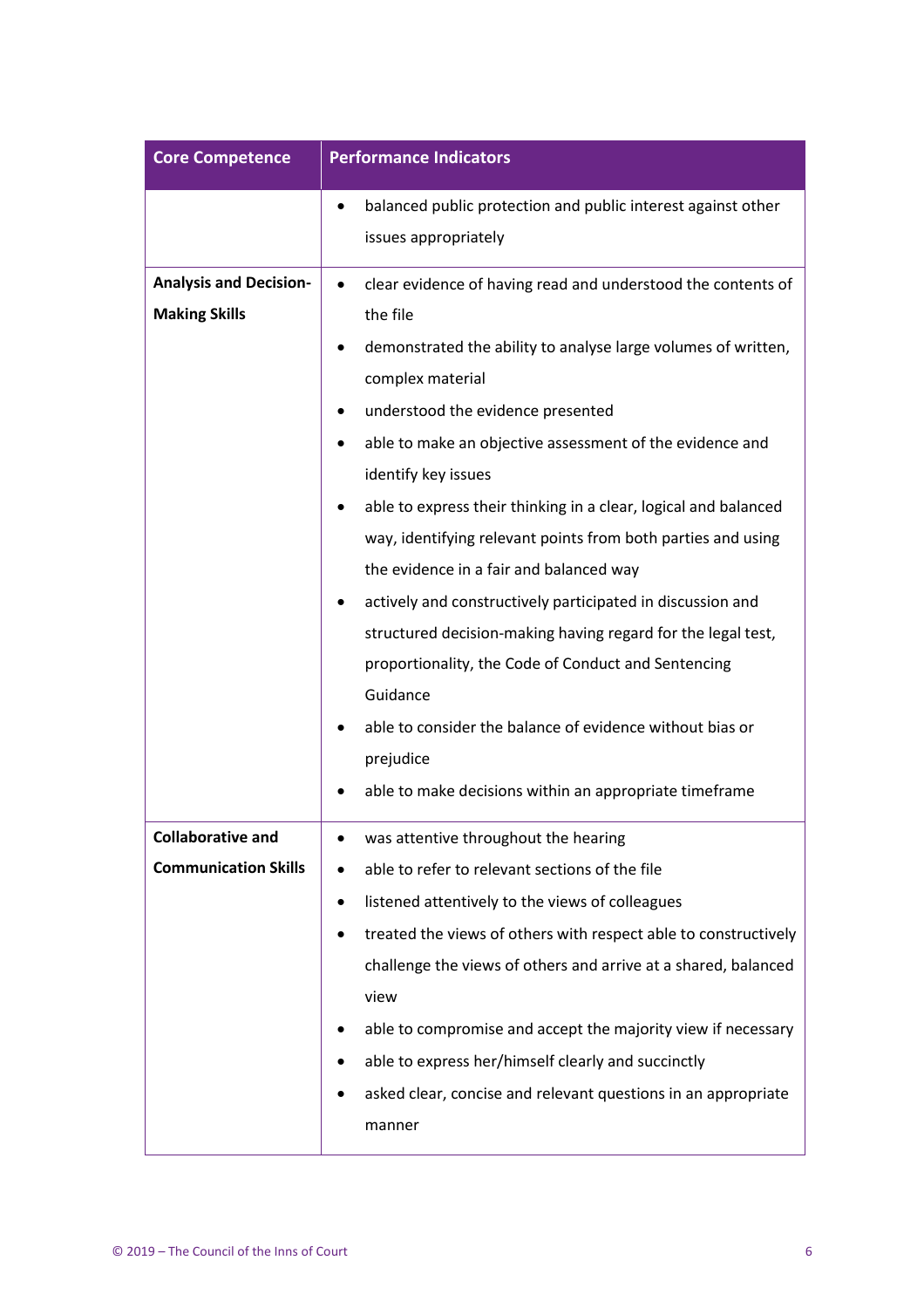| <b>Core Competence</b> | <b>Performance Indicators</b>                                       |
|------------------------|---------------------------------------------------------------------|
| Integrity and          | able to act with integrity and discretion<br>$\bullet$              |
| <b>Impartiality</b>    | was sensitive to issues of equality and diversity when<br>$\bullet$ |
|                        | examining the evidence, during discussion and decision              |
|                        | making                                                              |
|                        | adopted an objective approach avoiding bias or prejudice            |

## <span id="page-6-0"></span>**6. Additional framework for Panel Chairs**

| <b>Core Competence</b>        | <b>Performance Indicators</b>                                            |
|-------------------------------|--------------------------------------------------------------------------|
| <b>Maintaining Effective</b>  | demonstrated an understanding of the legal framework, the                |
| <b>Control of the Hearing</b> | legal tests to be applied and the rules of procedure                     |
|                               | demonstrated knowledge and understanding of the Code of<br>$\bullet$     |
|                               | Conduct and the Sentencing Guidance                                      |
|                               | demonstrated an understanding of the panel's function in                 |
|                               | relation to public protection, maintaining the public interest,          |
|                               | declaring and maintaining proper standards of conduct                    |
|                               | balanced public protection and public interest against other             |
|                               | issues appropriately                                                     |
| <b>Additional</b>             | facilitated discussion and structured decision-making<br>$\bullet$       |
| <b>Communication Skills</b>   | ensured all members actively participated in discussion and              |
|                               | decision-making                                                          |
|                               | valued the contribution of members                                       |
|                               | demonstrated curtesy toward all participants                             |
|                               | ensured the views of the panel were accurately reflected in              |
|                               | the determination                                                        |
| <b>Drafting Skills</b>        | the determination is well reasoned and reflects The Code of<br>$\bullet$ |
|                               | Conduct, Disciplinary Regulations and Sentencing Guidance                |
|                               | the determination reflects the collective views of the panel             |

Additional indicators applicable to those who chair a tribunal panel include: